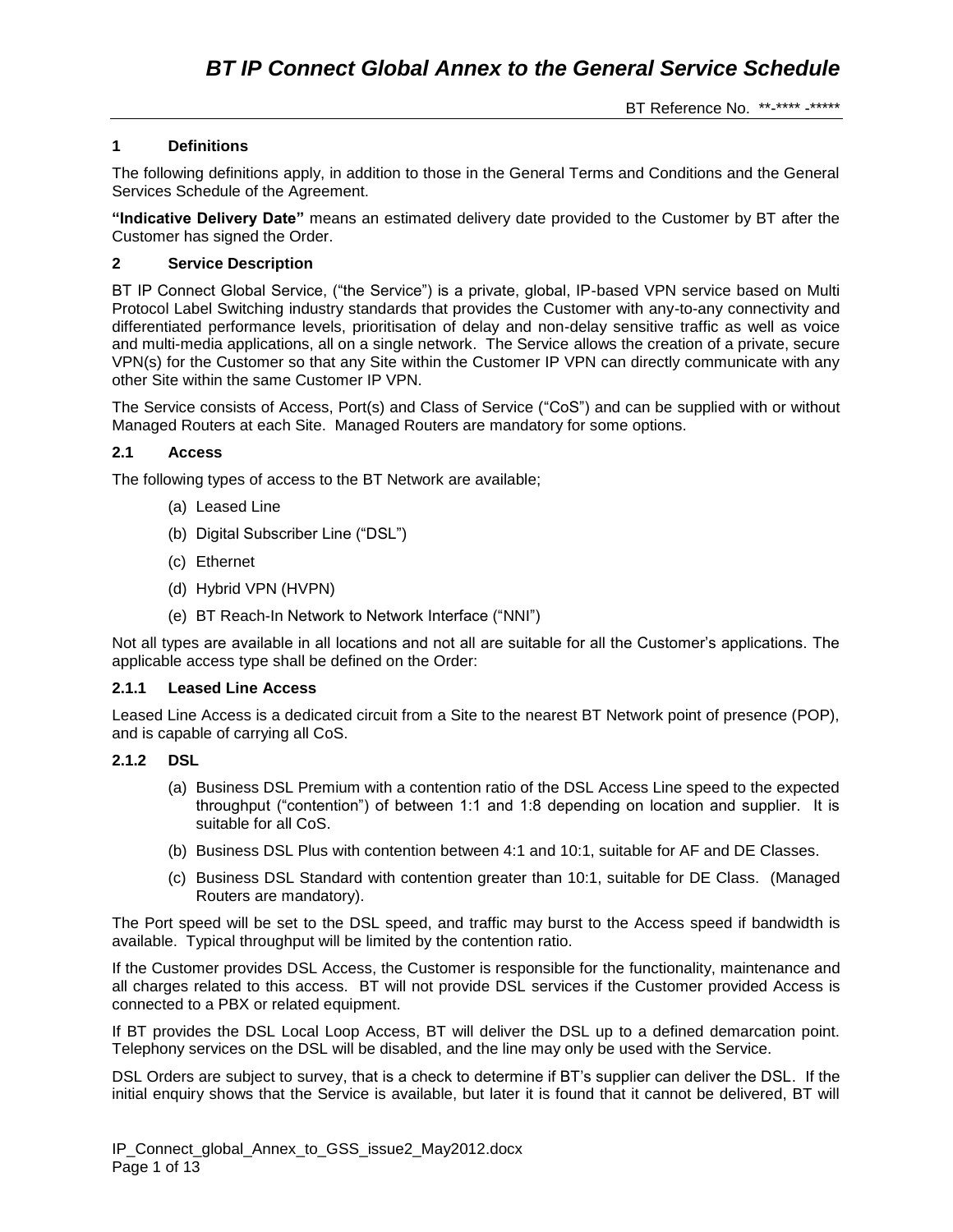inform the Customer of alternative Access options and charges. The Customer may order an alternative Access or cancel the Order for that Site.

If this happens at either five (5) Sites or 20% of Sites (whichever is greater), then the Customer may either order alternative Access types, or cancel the entire Order for all Sites. In this case the Customer shall pay Charges for work already performed by BT to deliver Service to all Sites specified in the Order, and for termination of any Service already delivered.

### **2.1.3 Ethernet**

Premium Ethernet Access; a dedicated Ethernet access circuit connecting a Site to the BT Network is available in some locations. The following limitations apply:

- (a) Framing overheads will reduce IP throughput by up to 9% of the "headline" access speed; and
- (b) maximum EF traffic is 50% of Port speed.

## **2.1.4 Hybrid VPN (HVPN) (Managed Routers are mandatory)**

HVPN Access allows the Customer to use a high speed broadband connection to the public internet to access the Service. An IPsec tunnel is created from a Managed Router at a Site to a secure network gateway to the BT Network. The Customer can access its VPN at the HVPN Port speed ordered.

The Customer may either provide its own broadband "Customer Provided Access (CPA)", or BT may provide the broadband, "BT Provided Access". For CPA, the Customer must provide an ISP-supplied modem at its own expense. Both the upstream and downstream broadband speed must be greater than, or equal to, the HVPN Port speed.

For new Orders at a Site, one Managed Router will be required. If the Customer replaces an existing access method with HVPN, the Customer acknowledges that it may be necessary either to replace an existing Managed Router, or to add an additional Managed Router, for which the Customer agrees to pay and to pay for any installation and de-installation Charges.

### **2.1.5 BT Reach-In Network to Network Interface ("NNI") (Managed Routers are mandatory)**

BT Reach-In NNI is a private, in-country IP-based VPN service delivered over a third party network that extends the reach of the Customer's IP Connect Global network.

The BT Network is interconnected with BT's suppliers' networks in certain countries. The Customer may access its IP Connect Global network via BT's supplier's IP VPN service via these interconnects.

Reach-In NNI consists of Access, CoS, Port(s) and a Managed Router(s) at each Site. The Customer can order different configurations to provide the required level of resilience at the Site.

The Access Line from the Site to a port on a node in the supplier's network must be Leased Line, Premium Ethernet or Business DSL Premium. If Business DSL Premium is not available, it may be possible to provide Business DSL Plus. Business DSL Standard cannot be ordered for Reach-In NNI.

All Managed Routers connected to the supplier's network must conform to the CoS markings and classes available on the supplier's network. The Managed Router will perform CoS mapping and re-mark traffic from BT's standard 6 CoS (on the LAN side of the Managed Router) to the supplier-specific classes of service. The Customer's data will not be re-marked as it transits the supplier's network.

### **2.2 Port**

The Port is the point where the Access is connected to the BT Network. If the Access speed exceeds the Port speed traffic shaping will be used to limit the use of Access capacity to the Port speed.

For BT Reach-In NNI the Port is the point on the supplier's network where the Access is connected to the supplier's IP VPN service.

### **2.3 Class of Service ("Class or CoS")**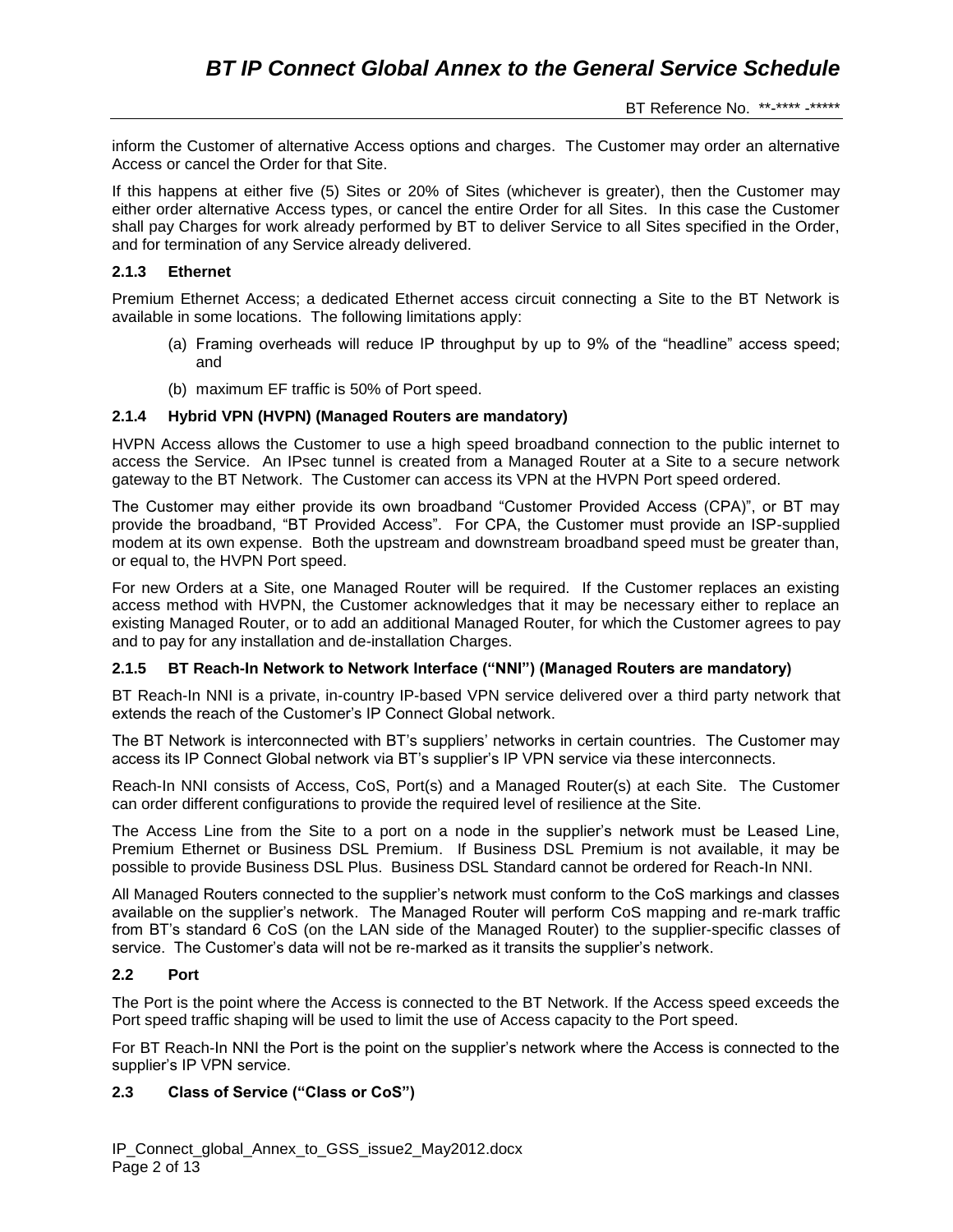CoS is a means of providing differentiated service across an MPLS network allowing congestion avoidance and management. The Customer's traffic can be either "In-Contract" or "Out-of-Contract". In-Contract traffic is data sent by the Customer within the configuration rules specified by BT and is supported by the Service Levels set out in this Service Annex and section 7 of the General Service Schedule. Out-of-Contract traffic is data sent by the Customer outside the configuration rules specified by BT and is not supported by the Service Levels set out in this Service Annex and section 7 of the General Service Schedule.

The Service has three (3) types of application Class (EF, AF and DE). Up to four (4) separate AF Classes can be ordered adding up to six (6) Classes in total. CoS varies based on application type and speed, but the Access Line and the Port must have the same or greater bandwidth than the total contracted rate per CoS, (note the contracted rate for each AF Class is counted separately). The Customer's applications mapping policy to the appropriate CoS, based on the applications operating across the Customer VPN, is set in consultation with BT. Any traffic not identified as part of a subscribed CoS will be marked DE. The prioritisation of data within the Service is set out below.

**Expedited Forwarding, "EF Class"** is for voice over IP applications. The Customer must specify the amount of EF Class traffic, "contract rate", required. There is no bursting capability for EF Class traffic, and any traffic above contract rate will be dropped.

**Assured Forwarding, "AF Class"** is for delay-sensitive data traffic. The Customer specifies the amount of AF Class traffic ("In-Contract bandwidth"). Traffic may burst above the contract rate if bandwidth is available ("Out-of-Contract bandwidth"). The assured throughput for each AF Class is the In-Contract bandwidth for that CoS. Traffic in excess of the In-Contract bandwidth in any AF Class will be marked Out-of-Contract.

**Default "DE Class"** is for delay tolerant applications. DE Class is not ordered separately and is included in the Charge for the Port. DE Class can burst to Port speed if other Classes are not using the bandwidth. DE traffic is "bleached", as it carries no priority over and above the other CoS. Some access types allow this bleaching to be turned off if specified by the Customer in the Order.

For BT Reach-In NNI the number of Classes of Service may be less than six (6). It may be three, (only one AF) or one (DE only) if BT's supplier's network does not have six (6) CoS or its CoS model is not fully compatible with BT's.

### **2.3.1 Customer Traffic Marking (not available with BT Reach-In NNI)**

If the Customer is marking its own traffic (either the Customer has ordered Managed Routers with Differentiated Services Code Point ("DSCP") transparency or is managing its own Routers) then:-

- a) only AF traffic that is marked as low drop probability (afx1) or using the class selector (csx) and is within the specified contract bandwidth will be carried as In-Contract. All other AF traffic will be treated as Out-of-Contract even if the total traffic for that AF class is less than the specified In-Contract bandwidth; and
- b) the Customer must mark DE traffic with the DSCP marking used by BT before transmitting it to the BT Network.

# **2.4 Service Optional Features**

### **2.4.1 Multiple VPN (mVPN)**

Multiple VPN can be ordered for Sites with Access Lines connecting directly to the BT Network. It enables the Customer to define more than one VPN within its network and connect Sites to a number of VPNs. Multiple VPN cannot be provided over DSL.

The Customer can partition routing and traffic between Sites securely right up to the LAN port. Each Site can be a member of some or all of these VPNs allowing Communities of Interest (COINs) to be set up. BT will not provide any connectivity between the VPNs.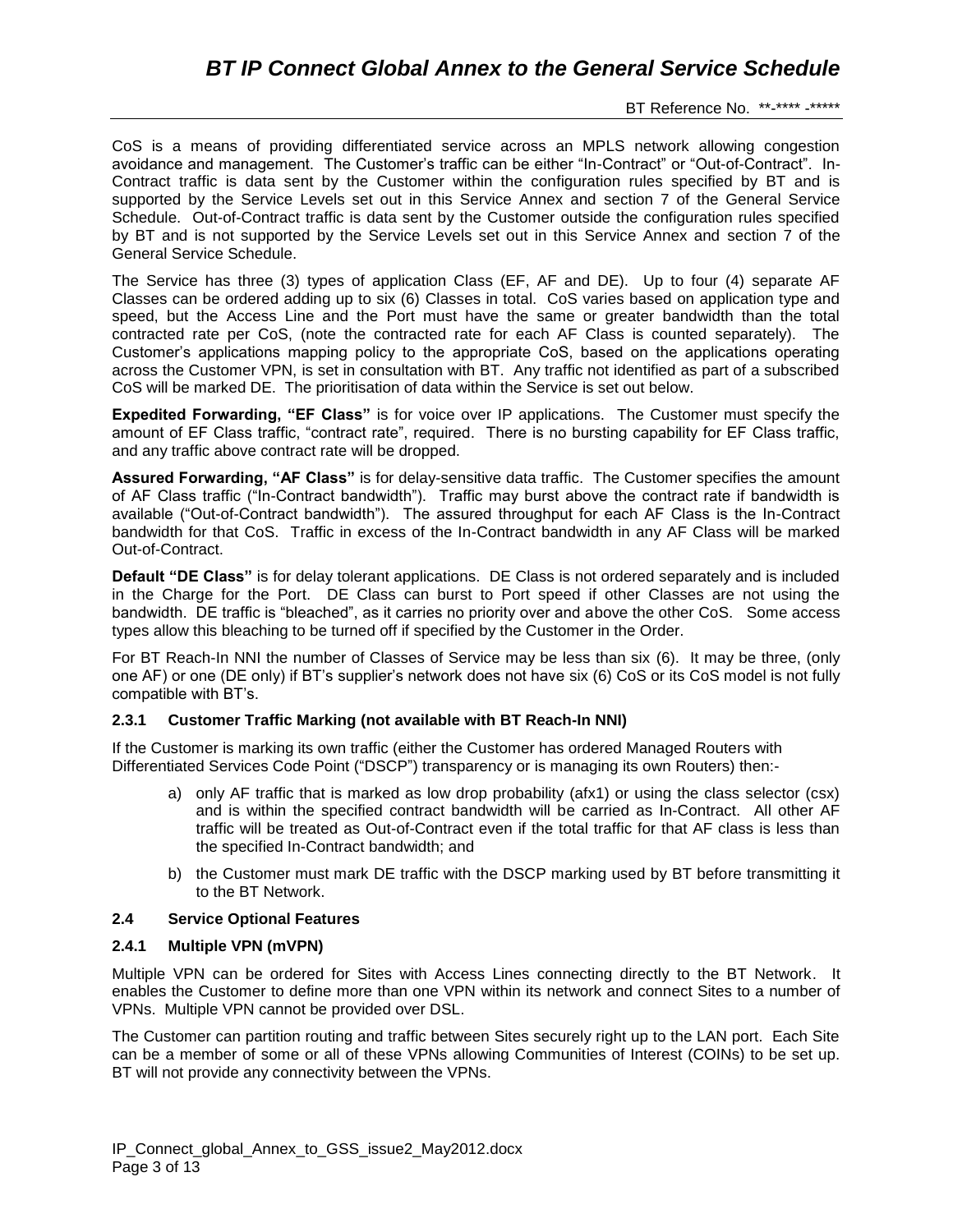If a Router supports connectivity to Multiple VPNs, traffic from each VPN will be routed to a dedicated LAN or sub interface on that Router.

Each Site must have one VPN connection designated as the primary VPN for management connectivity.

CoS specifications can be aggregated either across the Port or per VPN at each Site.

For Leased Line Access frame relay protocol is used to present each VPN logically as a dedicated frame relay PVC over the Access Line.

For Ethernet access the same is achieved through the use of 802.1q vlans ("virtual local area network") standard.

The Customer is responsible for selection and configuration of the Router if it orders Service with Unmanaged Routers.

If the Customer orders Multiple VPNs to a Site, then the CoS policy may be applied to the whole of the Customer's access (CoS Policy per Access, "CPpA") or it may be applied to the individual VPN connections (CoS Policy per Connection "CPpC"). In some locations there will be no choice and only CPpA or CPpC will be available.

### **2.4.2 Multiple Routes**

The Customer may order either or both of the following options, but the aggregate number of preferred routes may not exceed five (5).

## **2.4.2.1 Multiple Default Routes.**

If the Customer is using a routing gateway to other services, such as the Internet, the Customer may select up to five (5) Sites through which connection to the other service occurs. This enables the Customer to provide regional access to those services.

### **2.4.2.2 Multiple Specific Routes.**

The Customer can order up to five (5) routes to the same addresses to manage traffic loads to Site(s) with multiple Access Lines. Each of the Access Lines is declared a routing gateway.

For both options, all other Sites select a preferred routing Gateway. If the preferred gateway fails the Service automatically redirects traffic to another routing Gateway.

### **2.4.3 Access Options ("Resilience")(Managed routers are mandatory)**

Different Access Options can be ordered to improve availability at a Site(s). Not all options are available in all locations.

| <b>Access Option</b>    | Primary                    | Secondary                  | Comments                                                                                                              |
|-------------------------|----------------------------|----------------------------|-----------------------------------------------------------------------------------------------------------------------|
| "Standard"              | Any Access type            | <b>None</b>                | Single Router                                                                                                         |
| Back-<br>"Access<br>up" | Leased Line                | DSL or HVPN                | Some configurations require two (2)<br>separate Routers on the same LAN<br>segment.                                   |
| "Secure"                | Leased Line or<br>Ethernet | Leased Line or<br>Ethernet | Requires two (2) separate Routers<br>same LAN<br>the<br>segment.<br>on.<br>Connected to same POP.                     |
| "Secure+"               | Leased Line or<br>Ethernet | Leased Line or<br>Ethernet | Requires two (2) separate Routers<br><b>LAN</b><br>segment.<br>the<br>same<br>on.<br>Connected to two different POPs. |

Except for Standard Access, if the Primary Access (or Router or POP as appropriate) fails, traffic will be re-routed to the Secondary. The Secondary Access may be of equal or less bandwidth than the Primary.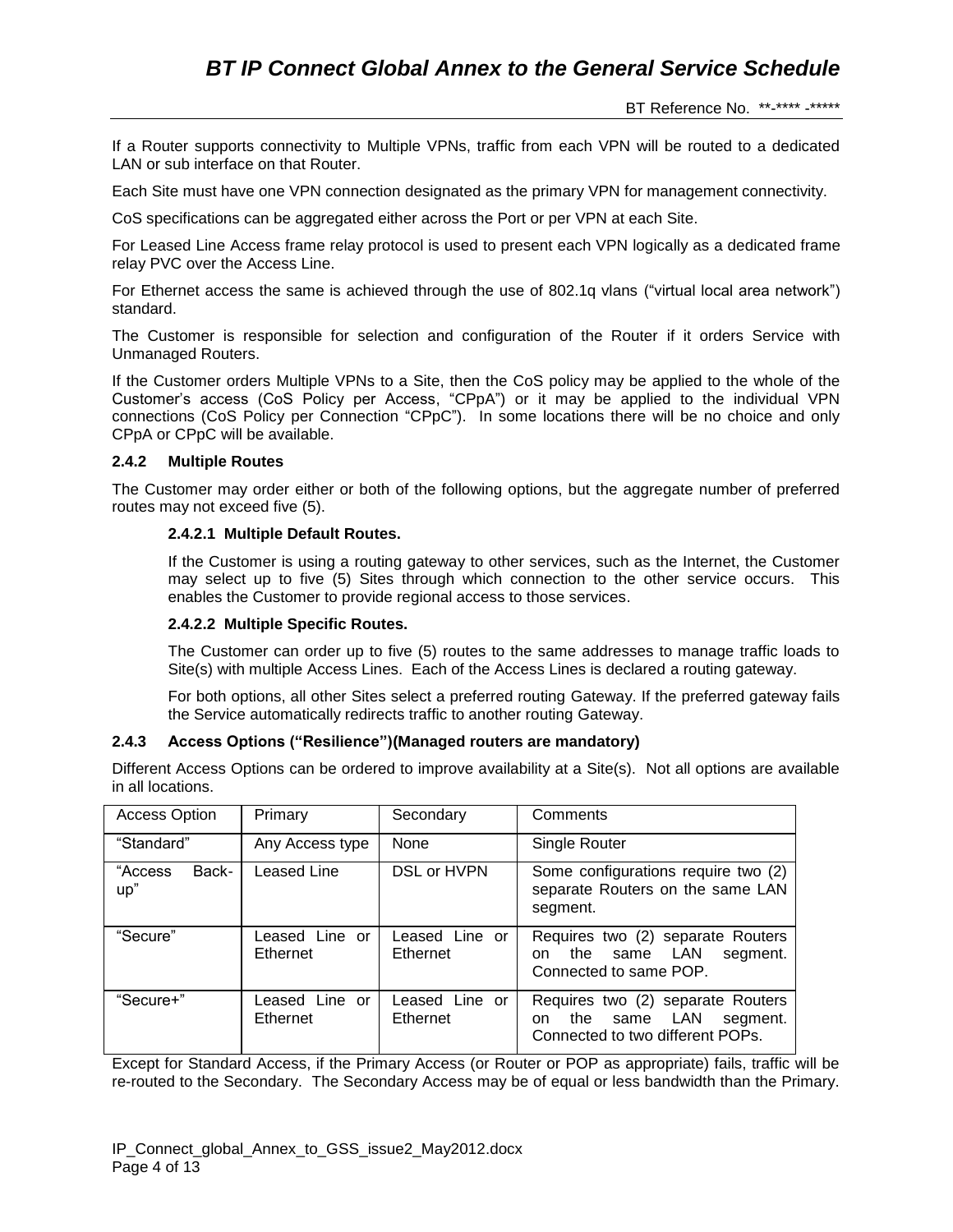If the Customer orders different CoS on the Primary and Secondary, it may not be possible to carry all traffic effectively on the Secondary.

The Customer may only use the Secondary during a failure of the Primary. BT reserves the right to increase the Port Charge if the Customer uses both Ports at the same time.

# **2.5 Service Packs**

The Service Packs listed in the Charges table in Section 6 are not available in all locations. Each pack and, if applicable, delivery frequency must be specified on the Order. Additional Charges, which will be stated on the Order, will apply for Service Packs unless sections 2.5, 2.6 or 2.7 state otherwise.

### **2.5.1 Technical Advisory Service**

BT will provide analysis of specific problems, analyse and evaluate current and future network requirements.

### **2.5.2 Service Relationship Management**

In addition to the Service Centre the Customer may order a Service Relationship Manager ("SRM") who will be available during Business Hours to perform some or all of the following activities:

- (a) **Quality of Service Review.** A regular scheduled review of the Service.
- (b) **Incident Escalation,** escalating critical (to the Customer) incidents outside BT's automatic escalation processes.
- (c) **Incident Analysis.** Identifying trends in incident occurrence and proposing remedial action.

In addition to the standard Customer Handbook the SRM will provide the Customer with some, or all of the following documentation:

- (a) **Customer Service Plan.** A detailed guide to the Service used as the basis of the Quality of Service Reviews.
- (b) **Service Enhancement Plan.** A "living document" describing all aspects of the service together with Quality of Service Reviews and plans for improvements (with targets and performance against target).
- (c) **Capacity Plan.** A basic network capacity analysis, highlighting any parts of the Customer's network with consistently high utilisation.
- (d) **Service Development Plan.** Focussed on the Customer's longer term needs, describing goals, agreed priorities, related actions and progress.
- (e) **Customer Scorecard.** Agreed key performance measures reviewed during the Quality of Service Reviews.

### **2.5.3 Project Management**

In addition to the Service Centre, the Customer can order Project Management of network installation. If ordered, BT will provide a project manager who will:

- (a) Develop an implementation Plan.
- (b) Review and report progress against plan.
- (c) Adapt the plan to meet changes. Note: If the Customer requests changes that affect more than 10% of the original plan, BT reserves the right to review the Project Management Charge.
- (d) Confirm that the test plan has been completed.
- (e) Provide a closure report.

### **2.6 Routers**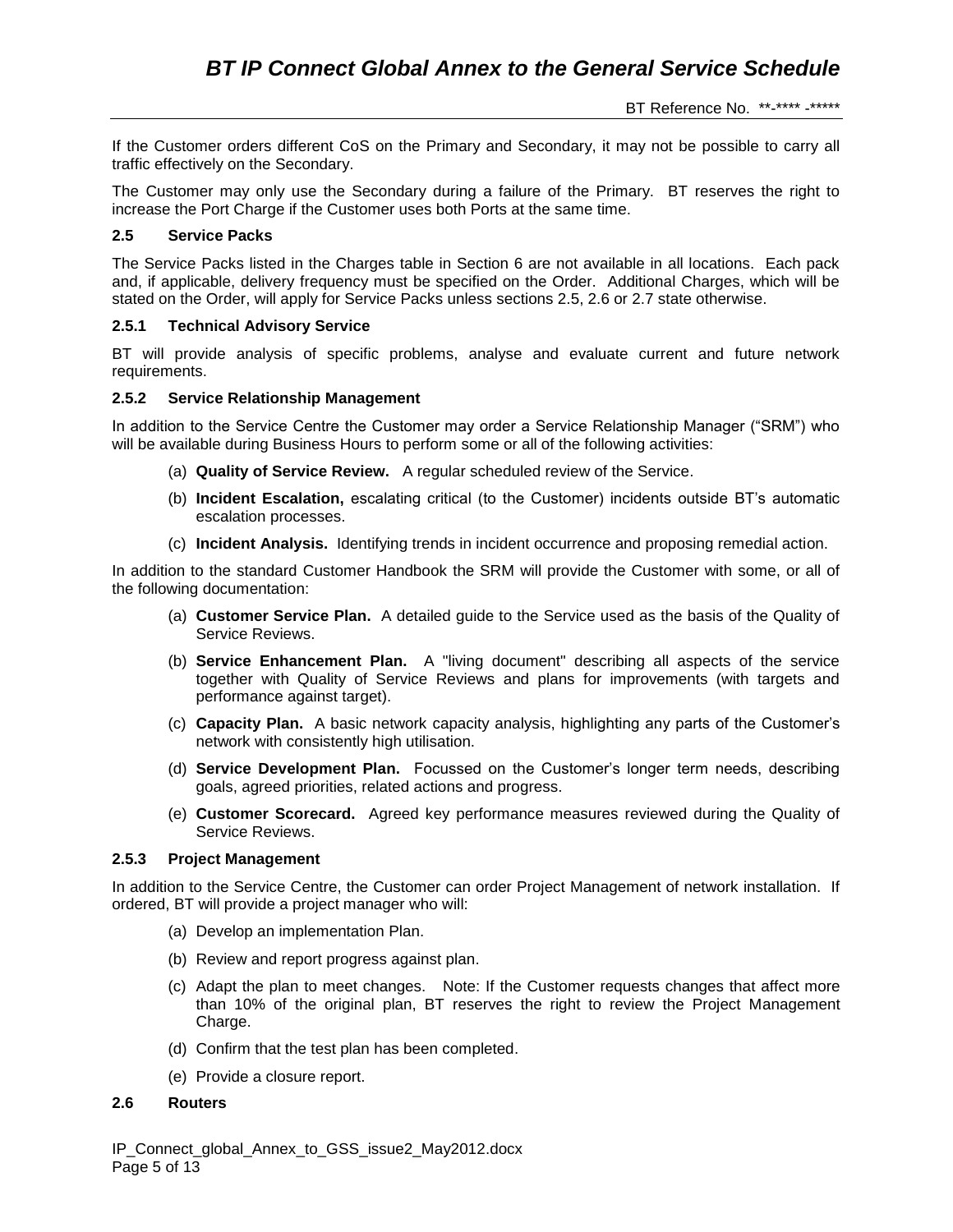If BT provides the Routers, BT will install them and manage their maintenance, monitoring and configuration; these Routers are Managed Routers. A number of maintenance service options are available, which may vary from country to country. The maintenance service option, which applies to severity 1 faults, must be stated on the Order for each Site.

The Customer may provide, manage and maintain its own Routers; these Routers are Unmanaged Routers. There is an option to purchase Routers and maintenance from BT; separate terms and conditions will apply.

The Managed Router service includes Router Configure and Commission, Change Management (additional Charge applies) and Proactive Fault Management (additional Charge applies), none of which can be provided with Unmanaged Routers.

## **2.6.1 Router Configure and Commission**

The Managed Routers and network service will be configured and installed (both hardware and software) to deliver connectivity for the Customer's traffic across the Network.

BT will perform network commissioning and acceptance testing (up to Layer 3 of the Open Systems Interconnection reference model) before giving the Customer the design and configuration details.

## **2.6.2 Change Management**

The Customer can order Change Management in which BT will perform routine software configuration and upgrade tasks remotely on Managed Routers. The Customer can order Change Management with up to five (5) defined changes per Managed Router, per year for a monthly Charge. Alternatively, changes can be requested and be charged "per occasion".

BT will be responsible for network design and will ensure that any proposed reconfigurations of Managed Routers do not conflict with the existing Customer network. If any network changes are required they will be made at the same time. If the network changes require changes to Port and/or Access speeds, then Port and/or Access reconfiguration charges will apply.

BT will archive Router configuration files and restore configurations if a Managed Router fails. BT will store copies of the three (3) most recent configurations for each Router.

BT will provide software maintenance for Managed Routers ensuring that the level of software is appropriate. Before any upgrade, BT will evaluate the impact to the Customer's network.

BT will provide upgrades to OS versions as the manufacturer makes them obsolescent or if changes to the Service required by the Customer require a later release of software.

The Managed Routers will be configured so that new software can be downloaded to the Router, in addition to the existing Router configuration.

Additional charges will apply if a hardware upgrade is necessary to support the software upgrade.

### **2.6.3 Proactive Management**

The polling and monitoring are at two (2) minute intervals. BT will perform initial diagnostics and take appropriate action on any incidents within fifteen (15) minutes.

Some limitations currently apply to the proactive management of Standard DSL and HVPN Access.

### **2.7 Reports**

- **2.7.1** BT will provide access to a BT portal where the following reports will be available at intervals determined by BT. All are standard, except for Sites with DSL Plus or Standard Access unless otherwise stated:
	- (a) Core network performance (Port, VPN and CoS utilisation)
	- (b) Core network Round-Trip Delay, Packet Delivery and Jitter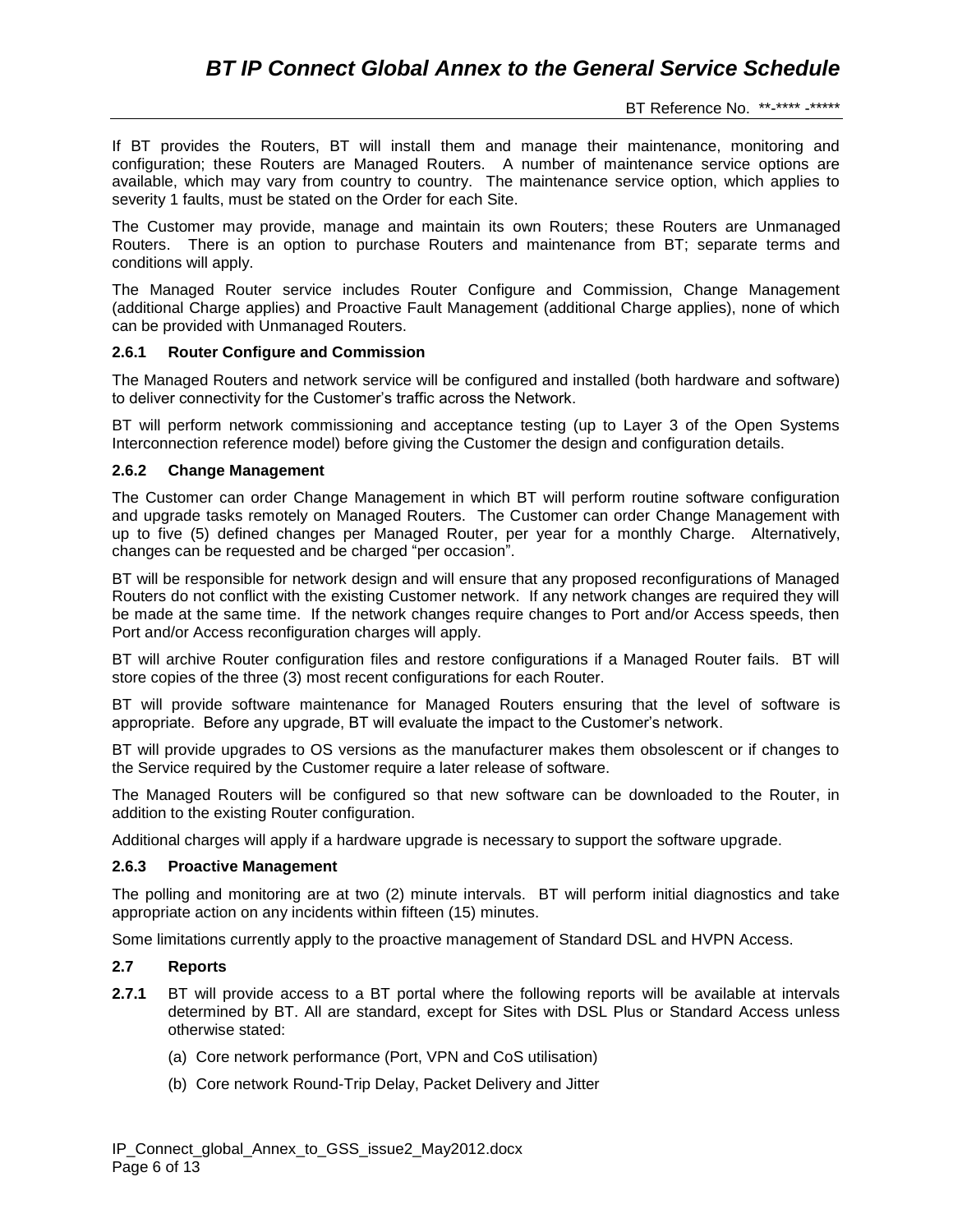- (c) Inventory report
- (d) Planned Maintenance Report
- (e) Order Status
- (f) e-notification Initial incident detection
- (g) e-updates
- (h) Ticket Status
- **2.7.2** The following reports are available at additional charges, which will be specified on the Order.

## **2.7.2.1 Managed Router Performance**

- (a) Port, VPN and CoS utilisation
- (b) CPU Utilisation
- (c) Free/Used Memory
- (d) CPE Reachability

## **2.7.2.2 Site-to-Site Performance**

Provides network performance (round-trip delay and jitter) reporting between the Customer's Sites and is ordered in packs of ten (10) Sites.

## **2.7.2.3 Port Errors and Discards**

Provides information about the number of packets with errors and the number of discarded packets.

## **2.7.2.4 Threshold Reporting**

Provides a view of performance exceptions based on pre-set threshold for ports, VPNs, CoS, CPE and Site-to-Site paths.

### **2.7.2.5 Trending and Forecasting Reports Package**

Provides a forecast view of Port, VPN utilisation and CoS usage based historical trends.

### **2.7.2.6 Scheduled Reports**

The Customer can request a scheduled email copy of the online report for Port, VPN, CoS or Site-to-Site paths.

### **2.7.2.7 DSL PLUS Reporting Package**

This option adds reports per Site or for all Sites that have DSL Plus Accesses.

### **2.7.3 SNMP Management Feed**

This gives read-only SNMP access to network management information from the Managed Router. The Customer is responsible for providing its own SNMP management tools. SNMP connectivity will be provided between the Managed Routers and up to two hosts within the Customer LAN.

### **2.8 Shared Access**

Shared Access enables the Customer to share its Access connection(s) with or share the access connection(s) of another IP Connect Global customer in order to create a mutual VPN(s), as agreed between them under a separate agreement. The terms and conditions that apply are specified in the "Shared Access Consent Form", which both the Customer and the other customer must sign.

### **2.9 Service Centre**

In addition to the Service Centre described in the General Service Schedule, the Customer may request and BT may agree to provide additional telephone numbers to give the Customer Contact access to up to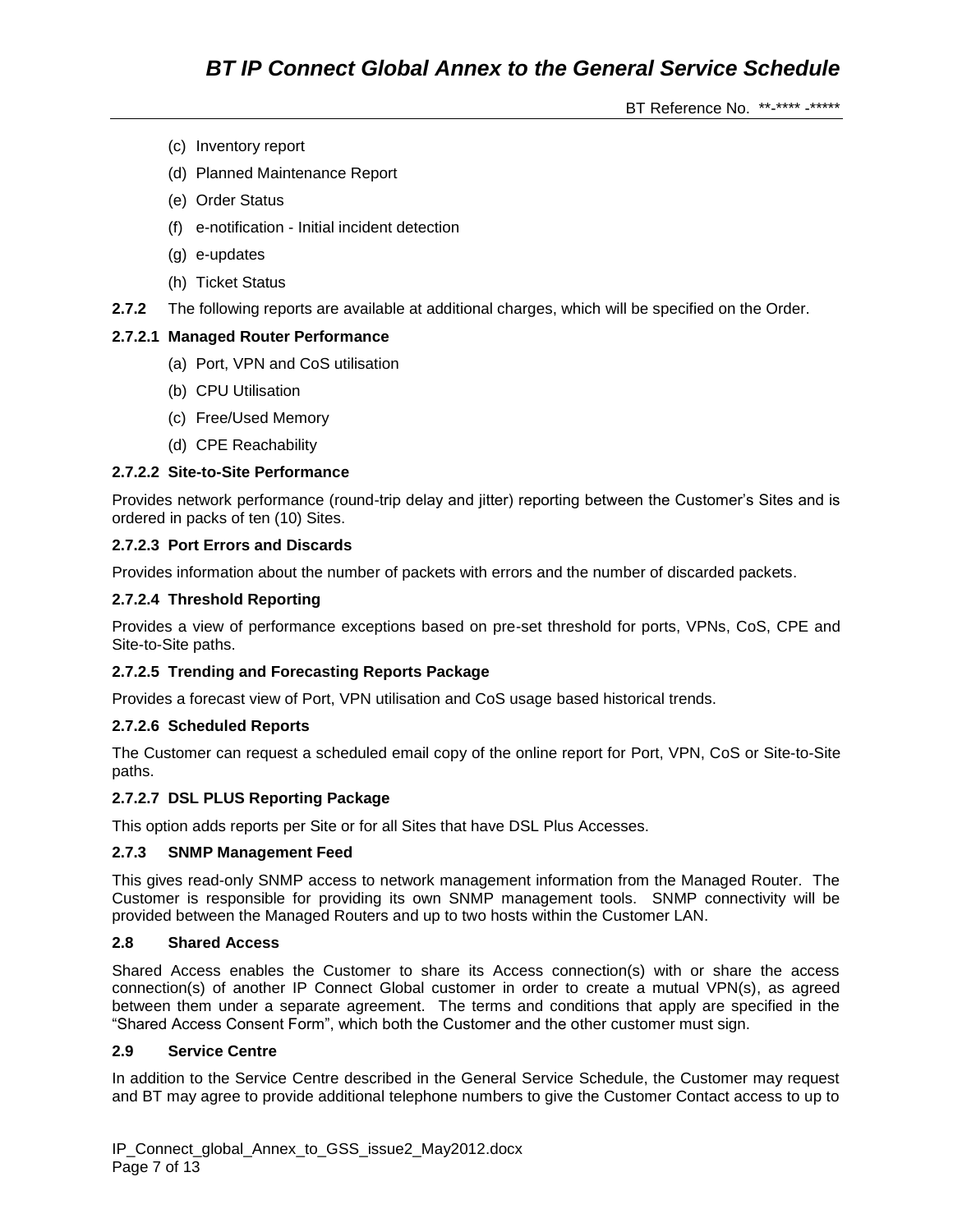three (3) additional regional service centres which can provide support in a small number of additional languages. There is an additional Charge for these numbers. BT reserves the right to withdraw the additional numbers at any time.

## **3 Service Delivery**

- 3.1(a) On the Order for any Site, the Customer may request a delivery date (the "Customer Requested Date" or "CRD"). After the Customer has signed the Order BT will provide an Indicative Delivery Date and (where applicable) BT will then conduct a Site survey. Subject to there being no issues arising from the Site survey and subject to BT receiving appropriate confirmation from its suppliers, BT will provide a Customer Commit Date ("CCD"), which is the date on which BT agrees to deliver the Service. Notwithstanding Clause 5.2 of the General Service Schedule and paragraphs 3.2 and 3.3 below, if the Customer delays Service delivery, the Customer agrees that it shall pay (i) BT's invoice for Charges which would have become due on the last CCD agreed in writing by BT and (ii) BT's invoices for recurring Charges, which are due monthly in advance. In these circumstances the Service Levels on Service delivery after the CCD as set out in paragraph 7.1.2 of the General Service Schedule shall not apply.
- 3.1(b) If the Site survey reveals issues which affect the Order (including Charges and conditions) BT reserves the right to provide a new quotation. If the Customer accepts the new quotation then the existing Order will be cancelled, a new Order will be generated on the basis of the new quotation and the provisions of paragraph 3.1(a) shall apply. If the Customer does not accept the new quotation then the existing Order will be cancelled, BT will not provide Service and the Customer agrees that BT shall not be liable in these circumstances.
- 3.1(c) For the purpose of this Annex these paragraphs 3.1(a) and 3.1(b) amend and supersede the provisions of section 7.1.1 in the General Service Schedule.
- 3.2 For Service with Managed Routers, BT will configure the Equipment, CoS and Access, so that traffic can be transmitted from one Site to another, and conduct a set of standard tests to ping the Managed Router. The OSD occurs on successful completion of the tests.
- 3.3 For Service with Unmanaged Routers, BT will confirm delivery of the Access Line, configure the CoS and conduct a set of standard tests to ping the Port. The OSD occurs on successful completion of the tests.
- 3.4 For the purposes of paragraphs 3.2 and 3.3 above, the Customer may wish to migrate its traffic after BT has conducted its standard tests. In these circumstances OSD occurs when BT has successfully completed its standard tests. BT can assist with traffic migration after the OSD subject to an additional charge.

# **4 BT Service Management Boundary (SMB)**

- 4.1 For Service with Managed Routers, including the BT Reach-In NNI option, the SMB is the LAN port on the Router. This includes provision, maintenance and management of all elements up to this SMB. The cable which connects to the Customer Equipment is the responsibility of the Customer.
- 4.2 For Service with Unmanaged Routers the SMB is the Network Terminating Unit (NTU) of the Access provided by BT. This includes provisioning, maintenance and management of all elements up to this SMB. The cable connecting the NTU to the Customer Equipment is the responsibility of the Customer.
- 4.3 HVPN CPA is excluded from the SMB.

### **5 The Customer's Responsibilities**

5.1 The Customer may not use any BT provided DSL to make or receive PSTN calls.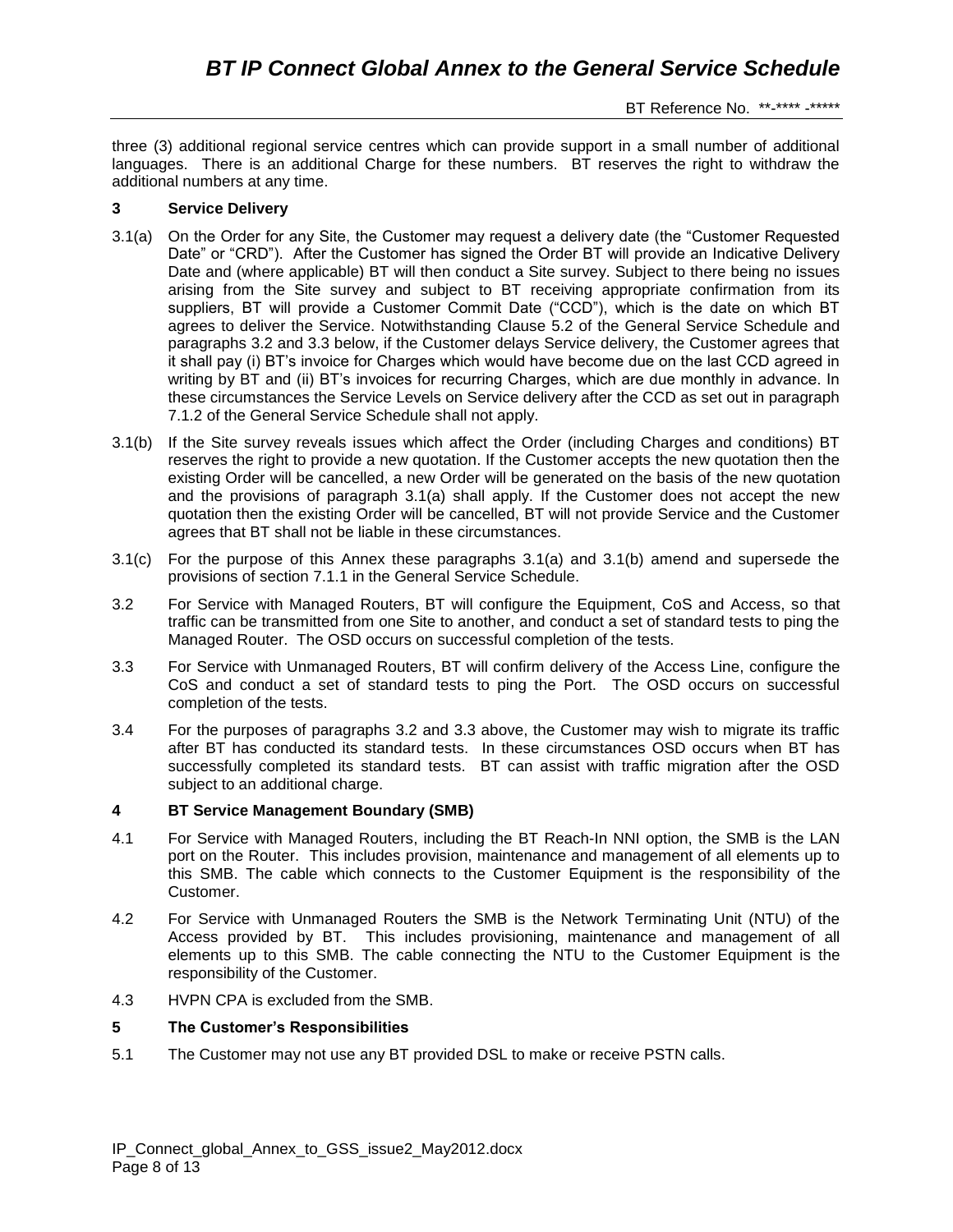- 5.2 The Customer may not make changes to the line or any telephony service on the line, without BT's prior written agreement. Any costs incurred by BT for such changes will be charged by BT to the Customer.
- 5.3 The Customer is responsible for the providing all service items (e.g. internal cabling) from the DSL Local Loop Access demarcation point to the Router.
- 5.4 If the Customer orders Service with Unmanaged Routers, the Customer is responsible for:
	- (a) providing routers which adhere to BT's design guidelines; and
	- (b) marking traffic with the DSCP marking used by BT before transmitting traffic to the BT Network.

## **5.5 HVPN**

- 5.5.1 In addition to the provisions of the Agreement , the Customer agrees that it is responsible for, and will ensure that it complies with, all applicable licensing and regulatory requirements for use of HVPN including but not limited to the local law and regulations that apply to the export and reexport of any encryption software or devices. BT reserves the right to require the Customer to produce proof of compliance with such licensing and regulatory requirements before Service delivery. If the Customer cannot produce such proof to BT's satisfaction, BT reserves the right to suspend Service delivery or cancel the Order. If BT cancels the Order the provisions of Clause 5 (Cancellation) of the General Terms and Conditions shall apply. The Customer is responsible for obtaining any local import and user licenses and the written authority from all respective authorities necessary.
- 5.5.2 CPA must be installed and working before placing an Order for HVPN. If it is not the Customer agrees to pay all HVPN Charges from the OSD. The Customer also agrees to pay all BT's costs (including applicable Charges) if HVPN is delivered and it is subsequently found that suitable CPA has not been provided.
- 5.5.3 If the CPA is provided on the basis of 'up to' a certain speed, the Customer acknowledges and agrees that it may not receive the full speed, and that for the Service to work it must order an access speed significantly higher than the required HVPN Port speed; it is the Customer's responsibility to ensure that the CPA meets these requirements. The Customer acknowledges and agrees that BT will not be liable for Service failure, and BT's SLA will not apply, when the actual CPA speed falls below the HVPN Port speed.
- 5.5.4 If a dynamic IP address is used, the Customer acknowledges and agrees that BT's SLA will not apply to any downtime occurrences resulting from refresh of the dynamic IP address.
- 5.5.5 The Customer acknowledges and agrees that Internet browsing from the Managed Router will impair HVPN; in these circumstances BT will not be liable for any failure in Service and BT's SLA will not apply.
- 5.5.6 The Customer agrees that it will not permit Internet browsing through the Managed Router.
- **5.6** The Customer must not act to mis-use the Service as provided by BT to contravene or circumvent local laws and regulations. BT can/will treat any such contravention as a material breach and as such BT may a) suspend the Service and it can refuse to restore Service until it receives an acceptable assurance from the Customer that there will be no further contravention or circumvention; or b) terminate the Service upon written notice subject to the General Terms and Conditions of the Agreement.

### **6 Charges**

The charges for the Service will comprise some or all of the following components, depending upon the Option selected on the Order:

| Pricing<br>One-time<br>Recurring | <b>Notes</b> |
|----------------------------------|--------------|
|----------------------------------|--------------|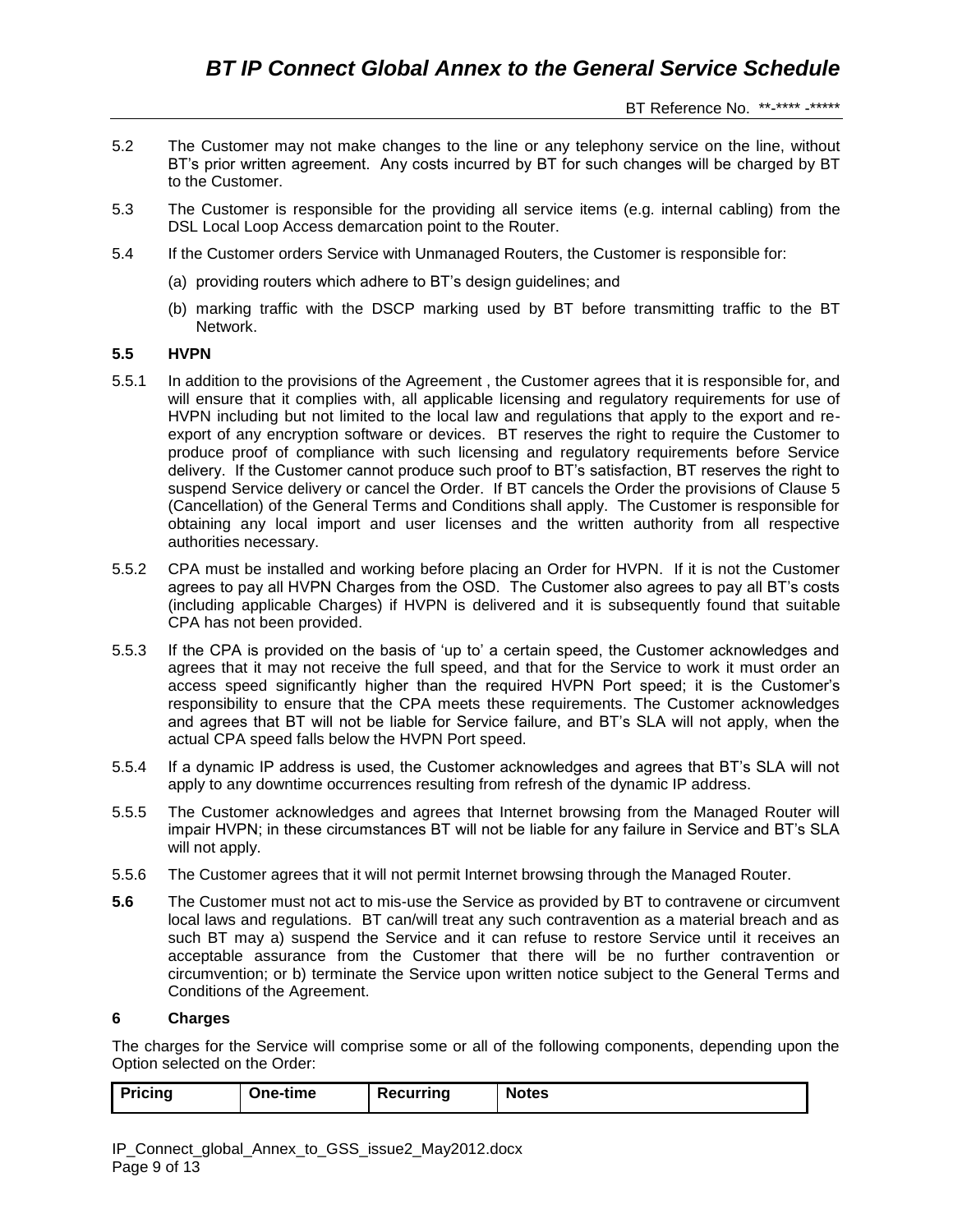| <b>Element</b>                                                          | Charge                                        | Charge                                        |                                                                                                                                                                                                                                    |
|-------------------------------------------------------------------------|-----------------------------------------------|-----------------------------------------------|------------------------------------------------------------------------------------------------------------------------------------------------------------------------------------------------------------------------------------|
| (BT<br>Access<br>Provided)                                              | Install/De-install                            | Monthly                                       | Charges vary by speed, Access Option,<br>location and whether each Access is<br>protected or unprotected.                                                                                                                          |
| <b>DSL Local Loop</b>                                                   | Install/De-install                            | Monthly                                       | For BT provided DSL Local Loop                                                                                                                                                                                                     |
| Port                                                                    | Install/De-install                            | Monthly                                       | Charges vary by speed, Class of Service,<br>location and Resilience (whether primary<br>or secondary).                                                                                                                             |
| Equipment<br>ВT                                                         | Install/De-install                            | Monthly                                       | Charges will be based on the equipment                                                                                                                                                                                             |
| (Managed<br>Routers)                                                    | Upgrade                                       |                                               | model, cards, location and maintenance<br>and management options ordered.                                                                                                                                                          |
| <b>VPNs</b><br>Multiple<br>on an Access<br>(including<br>Shared Access) | Install/De-install                            | Monthly                                       | Charge applies to all but the Primary VPN.                                                                                                                                                                                         |
| Additional BGP<br>Prefixes                                              | Install<br>per<br>router, per VPN<br>with BGP | Monthly<br>per<br>router, per VPN<br>with BGP | Standard offer includes up to 50 prefixes<br>per VPN per router                                                                                                                                                                    |
| <b>Service Packs</b>                                                    |                                               |                                               |                                                                                                                                                                                                                                    |
| Technical<br>Advisory<br><b>Services</b>                                | Per project                                   | None                                          | Charged per day for each Technical<br>Advisory option (instant network analysis,<br>ad hoc or call off consultancy) ordered                                                                                                        |
| Performance<br>Reports                                                  | Setup Charge                                  | Monthly                                       | Report described in 2.7.2<br>For each<br>ordered. Note, Site-to-Site reports include<br>up to 10 paths per report.                                                                                                                 |
| <b>SNMP</b><br>Management<br>Feed<br>(per<br>Feed)                      | Installation/Re-<br>configuration             | None                                          | Charge is<br>based on the number<br>of<br>Routers                                                                                                                                                                                  |
| Service<br>Relationship<br>Management                                   | None                                          | Monthly                                       | Charges vary by location and Service<br>Management option (Service Relationship<br>Co-ordinator,<br>Service<br>Relationship<br>Manager Regional, Service Relationship<br>Manager Global, Business Relationship<br>Manager) ordered |
| Project<br>Management                                                   | Per project                                   | None                                          | Charged<br>per day for each Project<br>Management option (project managed<br>install) ordered.                                                                                                                                     |
| Change<br>Management                                                    | None                                          | Monthly                                       | Charge is based on the number of Sites                                                                                                                                                                                             |
| Proactive                                                               | None                                          | Monthly                                       | Charge is based on the number of Sites.                                                                                                                                                                                            |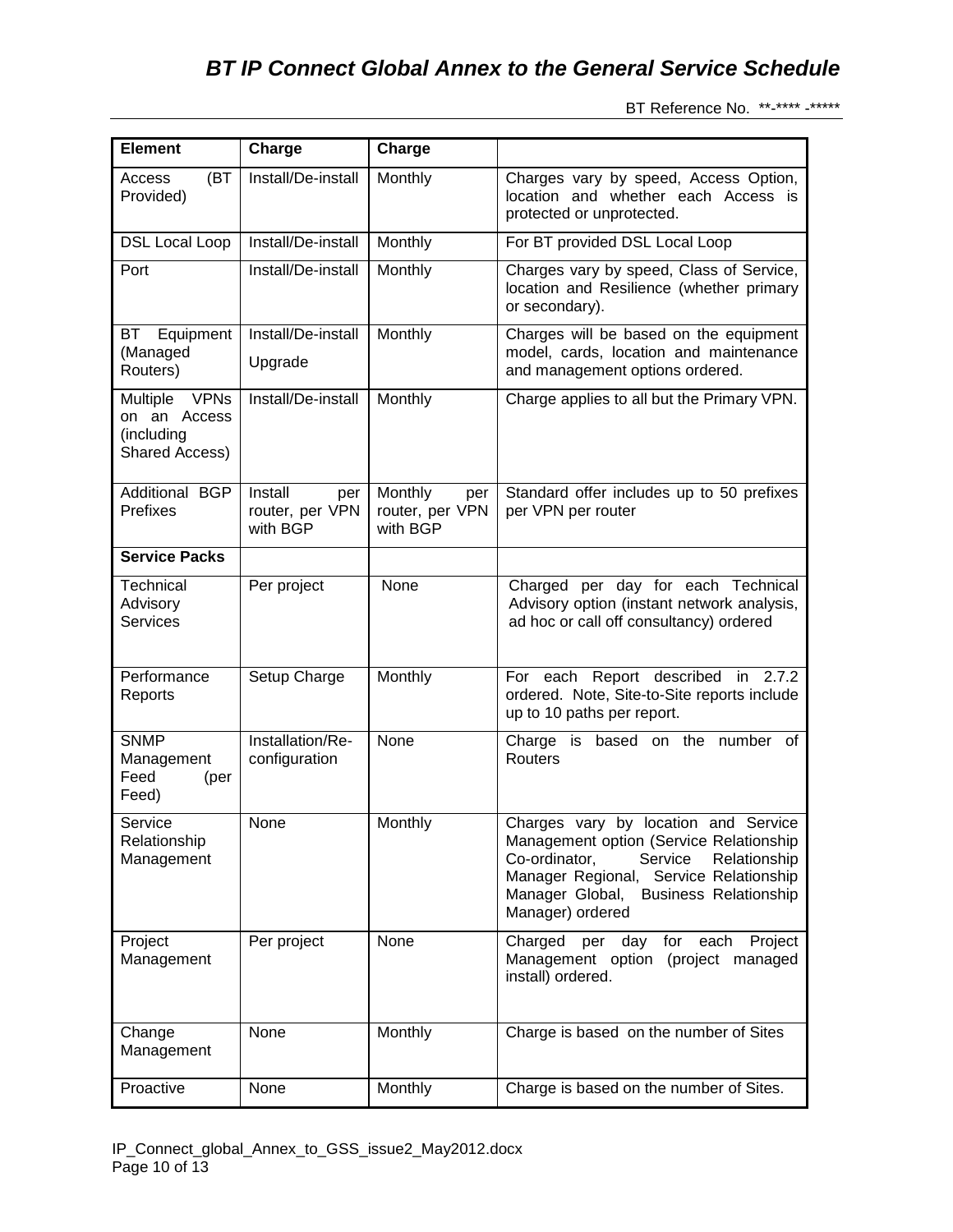| Management                              |        |         |  |
|-----------------------------------------|--------|---------|--|
| Additional<br>Service Centre<br>numbers | Set-up | Monthly |  |

### **6.1 Re-configuration Charges**

- 6.1.1 Change of Port speed. A Port install Charge applies to the new Port. There is no-de-install charge for the old port. In addition the Customer will pay any charges that BT has to pay the Access supplier for any changes to the Access.
- 6.1.2 CoS Changes will incur a Port Reconfiguration Charge.
- 6.1.3 Changes to Access speed or location will incur Installation Charges for the new Access and Deinstallation Charges for the old Access.
- 6.1.4 Changes to Routers will incur Installation Charges for new hardware or change in location, and De-installation Charges for replaced or re-located hardware.
- 6.1.5 DSL Upgrade or Downgrade will incur a One-Tme Charge.
- 6.1.6 The Customer may request up to two (2) tests of a resilient access type during any twelve (12) Months. There will be charges for additional tests.

## **6.2 HVPN**

- 6.2.1 Unless stated otherwise in the Agreement, the Charges shall remain valid for the Minimum Period of Service except to the extent that HVPN is dependent on a third party's products or services, in which case Charges are subject to change without notification.
- 6.2.2 For CPA, the Customer must confirm with its supplier that the CPA is working correctly before reporting Incidents to BT. Downtime will not be recorded for reported Incidents until the Customer has confirmed that the CPA is working.
- 6.2.3 A new Minimum Period of Service will apply for upgrades. In addition to installation charges for upgrades, de-installation charges may apply for upgrades requiring changes in Equipment, or Access supplier.
- 6.2.4 For BT Provided Access, BT will charge the Customer an Excess Download Charge if the Customer's use of the Service exceeds the suppliers download limits. This charge will be applied every two (2) Months, in arrears.

### **7 Service Levels**

In addition to the Service levels set out in the General Service Schedule, Network Performance Service Levels apply to traffic sent at the subscribed rate and marked In-contract and only to the Customer's Sites accessing the Service from certain countries where the Customer has at least two Sites in the applicable country or Region. Not all classes of service are available from all locations.

The standard Network Performance SLA measures performance on the BT network and does not include the Customer's access to the BT Network.

If the Customer orders Site to Site Performance reports, then BT may agree to set specific Site to Site targets, for RTD and Jitter, which will be dependent on the Customer's network configuration.

BT will also provide network performance levels for its supplier's in-country networks for BT Reach-In NNI services.

The specific targets for the Customer's network will be set out in the Order.

# **7.1 Round Trip Delay (all classes)**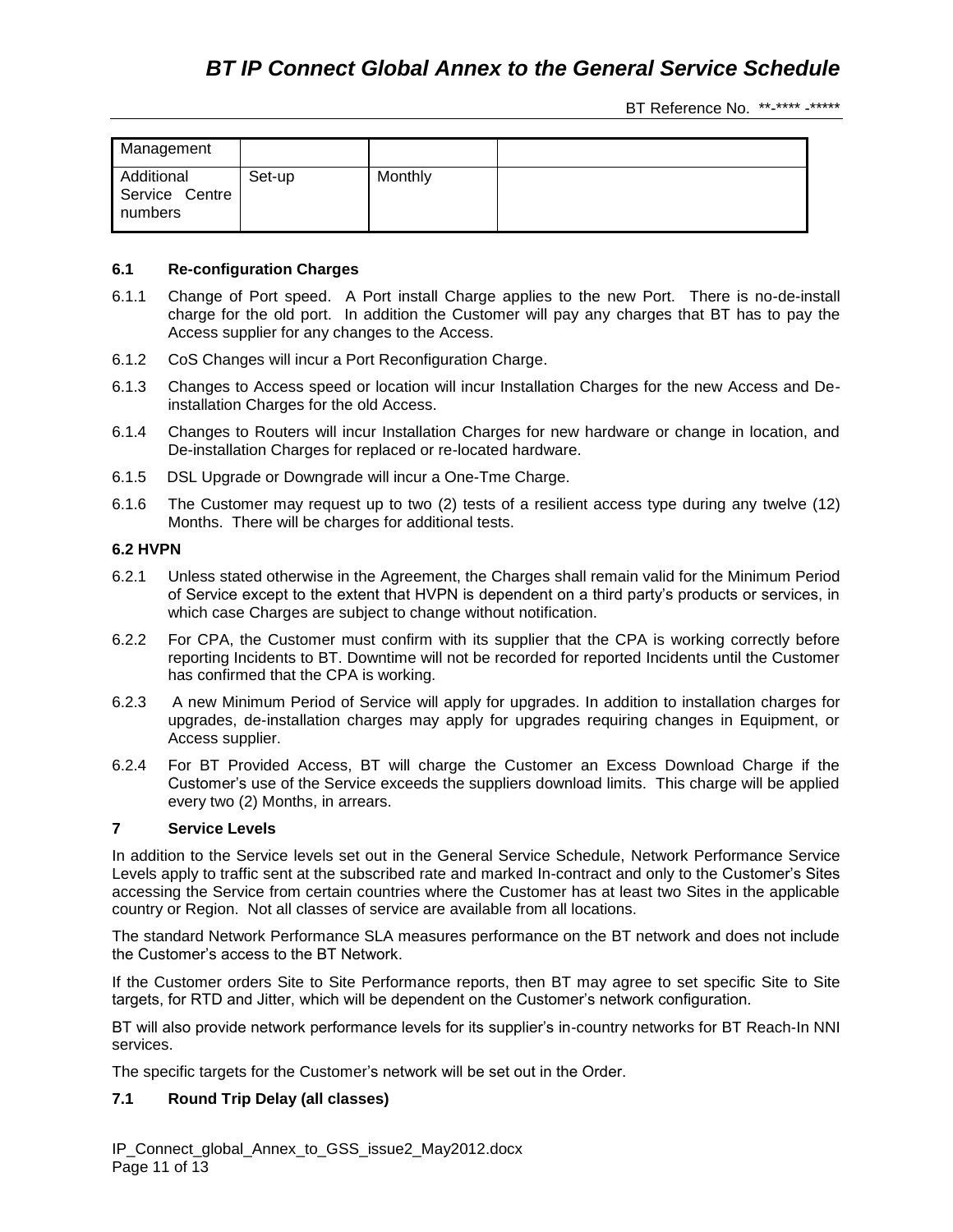BT will send two test packets of 100 bytes for DE Class, ten (10) test packets of 100 bytes for AF Class or ten test packets of 80 bytes for EF Class every minute, 24 hours a day between designated BT Network Provider Edge (PE) routers and measure the time it takes a test packet to return to its origin. Round Trip Delay ("RTD") statistics will be calculated as an average across all test packets sent and received in one Month.

For valid claims, BT will give the Customer a Service Credit of 2% of the Monthly Site Charges if BT fails to meet the average RTD target for any Class of Service in any Month. The Service Credit will double to 4% of Monthly Site Charges if the target is missed by more than 20%.

# **7.2 Packet Delivery (all Classes)**

BT will send ten (10) test packets of 100 bytes for AF or DE Class or ten (10) test packets of 80 bytes for EF Class, every minute, 24 hours a day between designated BT Network PE routers. Packet Delivery statistics will be calculated as an average of all test packets sent and received in one Month.

For valid claims, BT will give the Customer a Service Credit of 2% of the Monthly Site Charges if BT fails to meet the average Packet Delivery target for any Class of Service in any Month.

# **7.3 Jitter (EF Class only)**

BT will send ten (10) test 80 byte packets with 20 ms spacing, every minute, 24 hours a day between designated BT Network PE routers. Jitter statistics will be calculated as an average of all test packets sent and received over one Month.

For valid claims, BT will give the Customer a Service Credit of 2% of the Monthly Site Charges if BT fails to meet the average Jitter target in any Month. The Service Credit will double to 4% of Monthly Site Charges if the target is missed by more than 20%.

# **7.4 Site to Site Network Performance**

The Site to Site SLA measures performance between designated Managed Routers at the Customer's Sites. Performance is measured using BT's customer reports platform and the Customer must order Site to Site Reports for each path to be measured, and pay the Charges for the reports. The following restrictions apply:

- (a) Port speeds must be at T1/E1 and above.
- (b) Access must be Leased Line
- (c) The SLA targets for a Site will no longer apply if there are changes in Port speed or bandwidth at that Site. BT and the Customer will agree new targets for those Sites.
- (d) The SLA will not apply on any path in any Month where average Port utilisation exceeds 50%.

# **7.5 BT Reach-in NNI**

Service Levels for the supplier's network performance for RTD (all classes), Packet Delivery (all classes) and Jitter (EF only) are measured by the supplier on a core network basis only. The supplier equipment used for measurements may or may not be equipment that the Customer's Site(s) connect to. The mechanism for network performance measurements may vary from country to country depending on suppliers' measurement procedures.

- 7.5.1 BT will give the Customer a Service Credit of 1% of Monthly Site Charges per affected Site for valid claims if the supplier's network does not meet the RTD target in any Month.
- 7.5.2 BT will give the Customer a Service Credit of 1% of Monthly Site Charges per affected Site for valid claims if the supplier's network does not meet the packet delivery target in any Month.
- 7.5.3 BT will give the Customer a Service Credit of 1% of Monthly Site Charges per affected Site for valid claims if the supplier's network does not meet the jitter target in any Month.

# **7.6 Exclusions**

IP\_Connect\_global\_Annex\_to\_GSS\_issue2\_May2012.docx Page 12 of 13